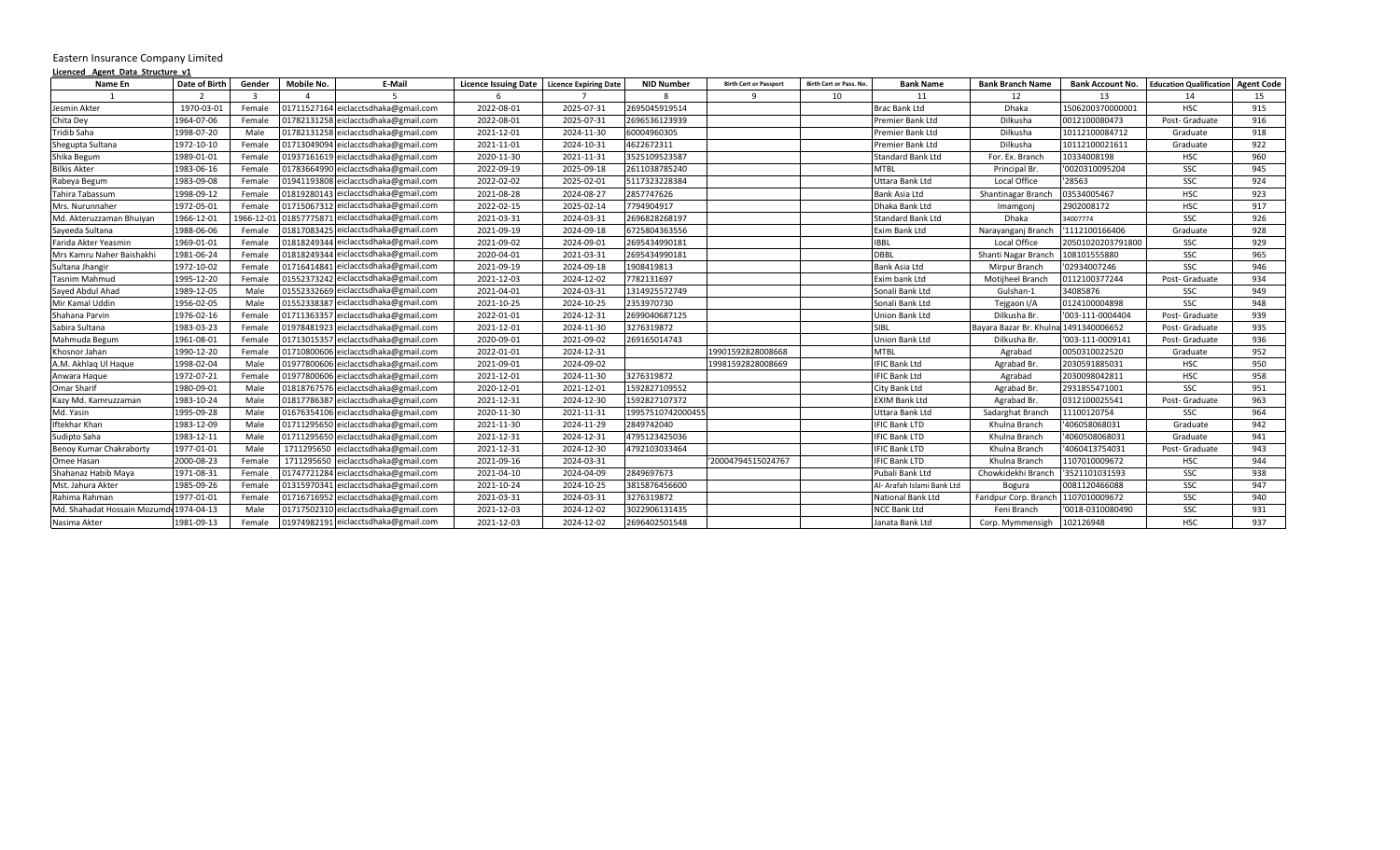#### Eastern Insurance Company Limited

## **Non\_Licenced \_Agent\_Data\_Structure\_v1**

| Name En                 | Date of Birth | Gender | Mobile No. | E-Mail                               | <b>Licence Issuing Date</b> | <b>Licence Expiring Date</b> | NID Number | <b>Birth Cert or Passport</b> | Birth Cert or Pass. No. | <b>Bank Name</b>    |                                |                | Bank Branch Name   Bank Account No.   Education Qualification | <b>Agent Code</b> |
|-------------------------|---------------|--------|------------|--------------------------------------|-----------------------------|------------------------------|------------|-------------------------------|-------------------------|---------------------|--------------------------------|----------------|---------------------------------------------------------------|-------------------|
|                         |               |        |            |                                      |                             |                              |            |                               |                         |                     |                                |                |                                                               |                   |
| Md. Abdul Kader Jilani  | 1987-05-14    | Male   |            | 01725584969 eiclacctsdhaka@gmail.com | 2022-01-01                  | 2022-12-31                   | 1008359109 |                               |                         | DBBL                | Sunamganj                      | 7017515135297  | Post- Graduate                                                | 914               |
| Md. Shah Nawaj          | 1982-12-31    | Male   |            | 01712008391 eiclacctsdhaka@gmail.com | 2022-01-01                  | 2022-12-31                   | 2366912166 |                               |                         | Janata Bank Ltd     | Sirajganj Corp.                | 9784-4         | HS <sub>C</sub>                                               | 912               |
| Mst. Runa Khatun        | 2000-02-12    | Female |            | 01741915430 eiclacctsdhaka@gmail.com | 2022-01-01                  | 2022-12-31                   | 8711674591 |                               |                         | Prime Bank Ltd      | Chapai Nawabganj 2168212016441 |                | SSC                                                           | 913               |
| Rezaur Rahman Chowdhury | 1993-02-19    | Male   |            | 01876909076 eiclacctsdhaka@gmail.com | 2022-03-01                  | 2022-02-28                   | 5977989432 |                               |                         |                     | Dilkusha                       | 9001271004291  | Graduate                                                      | 966               |
| Khaleda Parvin          | 1980-11-03    | Femal  |            | 01819073602 eiclacctsdhaka@gmail.com | 2022-03-29                  | 2023-03-28                   | 8215105431 |                               |                         | ICB Islami Bank Ltd | Chattogram                     | 01001600051800 | SSC                                                           | 969               |
| Parveen Akter           | 1976-02-01    | Female |            | 01676354106 eiclacctsdhaka@gmail.com | 2022-03-01                  | 2022-02-28                   | 5516580056 |                               |                         |                     |                                |                | SSC                                                           | 968               |
| Razia Sultana           | 1993-02-17    | Female |            | 01792656323 eiclacctsdhaka@gmail.com | 2022-01-01                  | 2022-12-31                   | 1507607800 |                               |                         |                     |                                |                |                                                               | 967               |